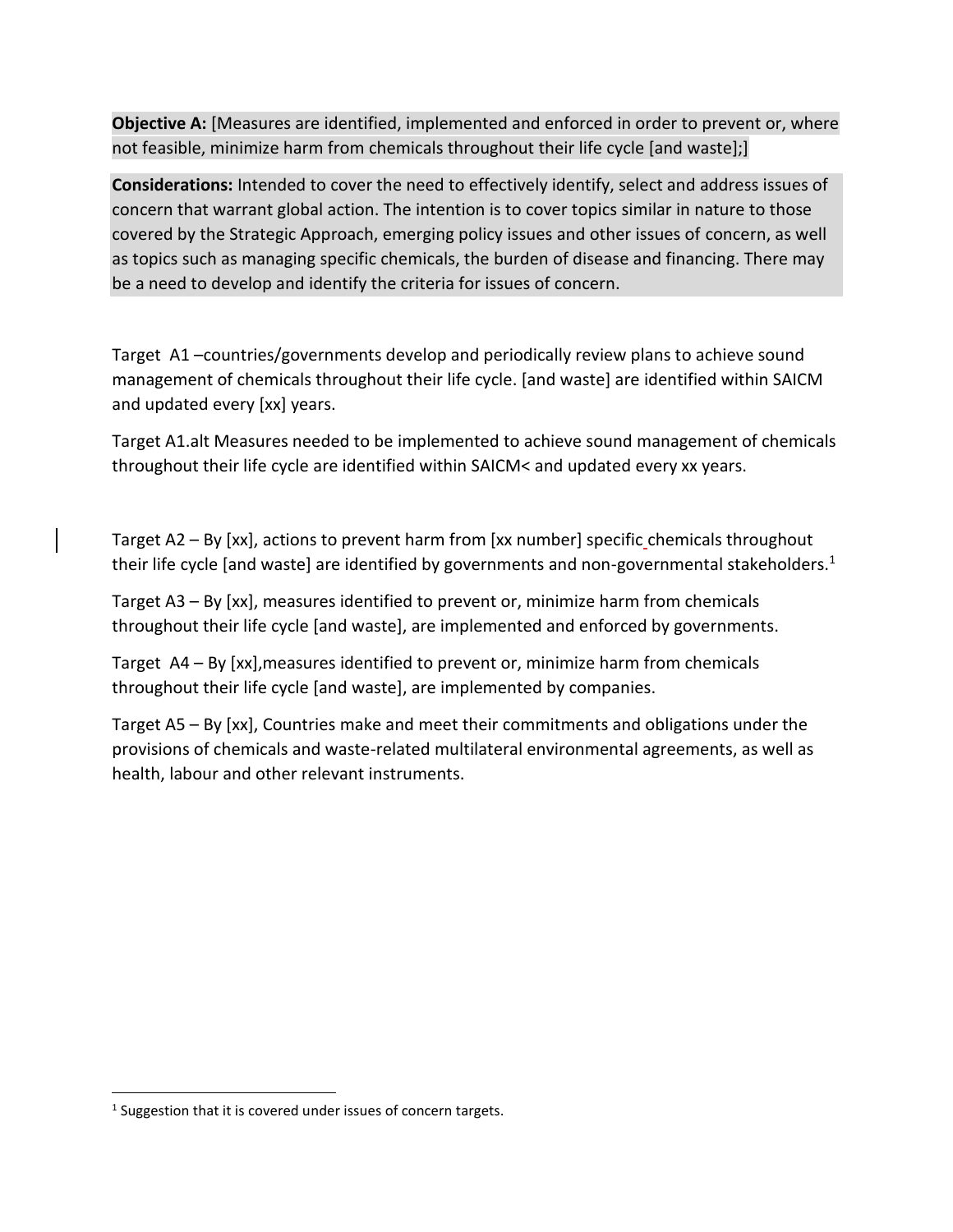**Objective B:** Comprehensive and sufficient knowledge, data and information are generated, available and accessible to all to enable informed decisions and actions.

**Considerations:** Intended to address the need for new information and data to be generated to address gaps and for greater transparency and accessibility, as well as to address the need for training and education to protect all levels of society.

Target B1. By 20xx, comprehensive data and information on chemicals on the global market, throughout their lifecycle, are generated, made available and accessible [are shared].

Target B.2 By 20xx all stakeholders have and are using the most appropriate and standardized tools, guidelines and best available practices for assessments and sound management, as well as for the prevention of harm, risk reduction, monitoring and enforcement.

HW Target B.3 By 20xx, stakeholders have put in place mechanisms to access information and standardized methods to assess, reduce and prevent health impacts at all stages of the chemical life cycle.

ORG Target B.3 Information and standardized methods are available and used to understand the impacts of chemicals and waste for improved burden-of-disease and cost-of-inaction estimates, to inform the advancement of chemical safety measures and to measure progress towards reducing those impacts.

Target B.4 By 20XX educational, training and public awareness programmes on chemical safety, sustainability and safer alternatives have been developed and implemented.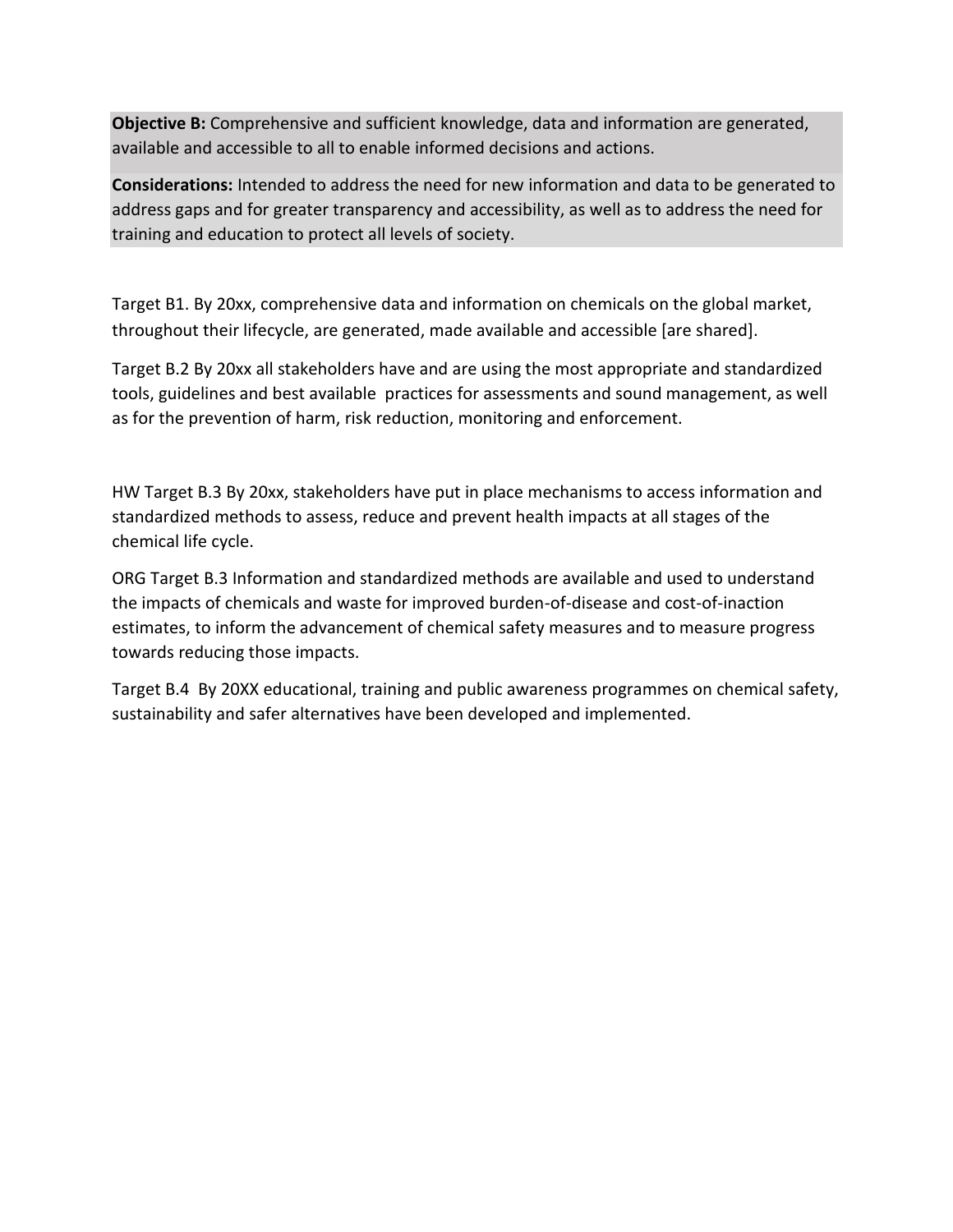## **Objective C: Issues of concern [that warrant [global][and][joint] action] are identified, prioritized and addressed**

**Considerations:** Intended to cover the need to effectively identify, select and address issues of concern that warrant global action. The intention is to cover topics similar in nature to those covered by the Strategic Approach, emerging policy issues and other issues of concern, as well as topics such as managing specific chemicals, the burden of disease and financing. There may be a need to develop and identify the criteria for issues of concern.

Target C1 – As an ongoing process, stakeholders nominate and the international conference adopts issues of concern with specific goals.

Target C2 – As an ongoing process, stakeholders implement workplans for adopted issues of concern and report on progress achieving their goals, such that the use of sustainable solutions is maximized and significant negative impacts on human health and the environment are prevented or minimized.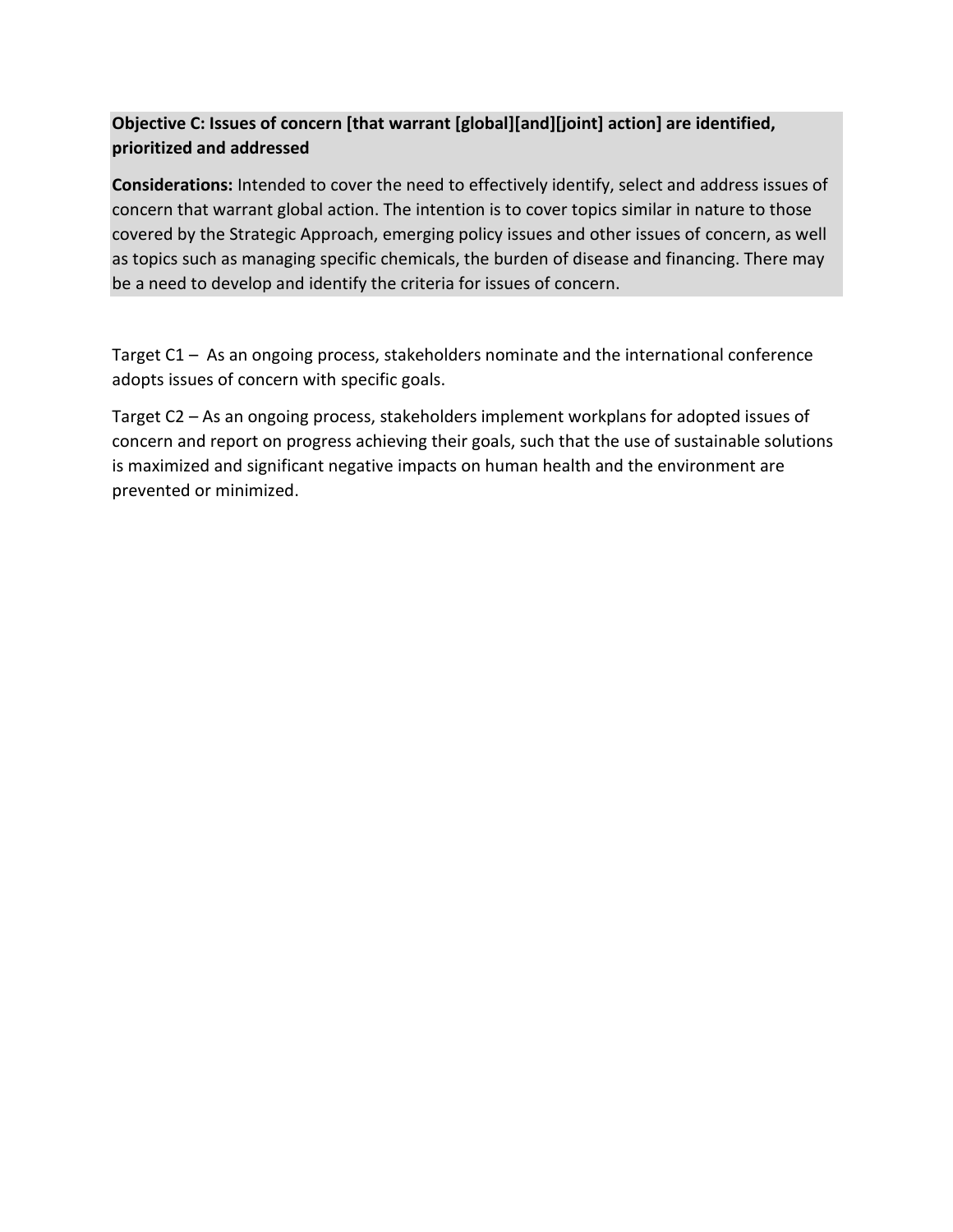**Objective D:** Benefits to human health and the environment are maximized and risks are prevented or, where not feasible, minimized through safer alternatives, innovative and sustainable solutions and forward thinking.

**Considerations:** Intended to cover the ongoing need for innovative thinking and solutions to address current and future aspects of managing chemicals and waste, such as life-cycle management, the circular economy, green and sustainable chemistry, safer alternatives, better recycling technologies and resource efficiency.

Target D1<sup>2</sup>. Companies adopt and implement policies and practices consistently, regardless of where they operate to produce and use sustainable and safer alternatives and deploy life cycle management and cleaner production technologies.

Target D2. Governments (globally, regionally, sub-regionally, nationally) implement policies that encourage production using natural products or non-chemicals, facilitate the recycling and reuse of products (circular economy), and the adoption of sustainable and safe alternatives, including cleaner production technologies.

Alt. D.2. Governments (globally, regionally, sub-regionally, nationally) implement policies that encourage production using sustainable and safe alternatives including cleaner production technologies and facilitate recycling and re-use of products (circular economy).

Target D3<sup>3</sup>. Companies, including from the investment sector, incorporate strategies and policies to implement the sound management of chemicals and waste in their investment approaches and business models and apply internationally-recognized reporting standards.

Target D4: Subsumed in D1

Target D5. Industry associations facilitate change towards sustainability and the safe management of chemicals and waste and consumer products throughout their life cycles, and their value chain, including in sharing information and building the capacity of small, medium, and micro-sized enterprises.

<sup>&</sup>lt;sup>2</sup> Target D4 merged with D1

<sup>&</sup>lt;sup>3</sup> There should be availability of data, and possibly more additional data. Further clarification should be provided on EPR